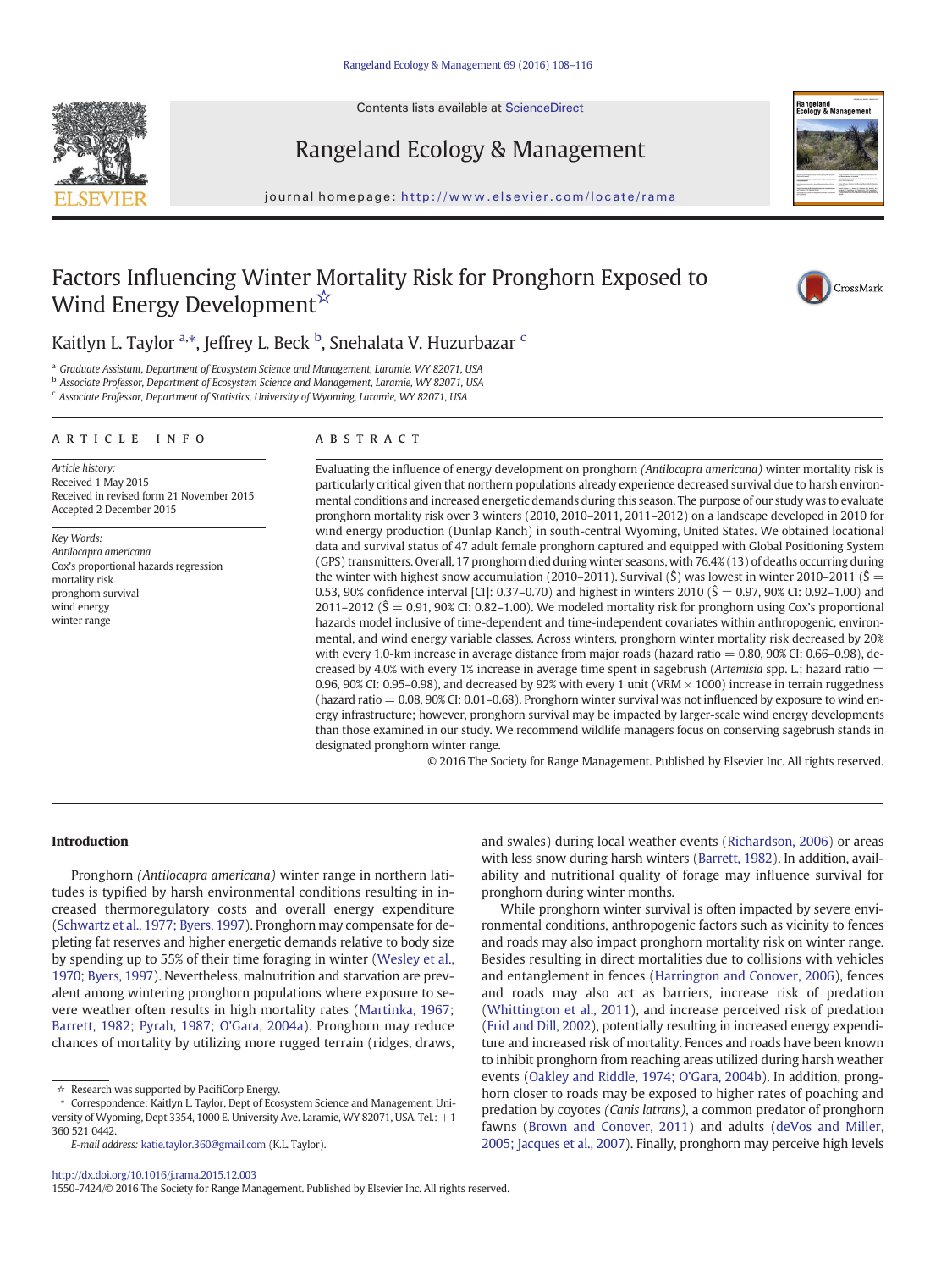of disturbance as predation risk resulting in tradeoffs between fitness behavior and avoidance of disturbance [\(Frid and Dill, 2002](#page-7-0)). On winter landscapes where additional energy expended could result in energy deficits, increasing exposure to high levels of traffic, predation, and movement barriers may result in negative consequences to pronghorn survival.

The addition of anthropogenic disturbances associated with the recent increase in the demand for renewable energy has raised concerns about potential impacts to wildlife ([Erickson et al., 2001](#page-7-0)). Response to novel infrastructure and increased human activity may have shortand long-term impacts to wildlife populations. Elk (Cervus elaphus), caribou (Rangifer tarandus), and mule deer (Odocoileus hemionus) have been known to avoid oil and gas developments or high levels of disturbance associated with these developments [\(Dyer et al., 2001;](#page-7-0) [Sawyer et al., 2009; Buchanan et al., 2014](#page-7-0)); however, studies evaluating the impacts of wind energy development to wild ungulates are limited (e.g., [Walter et al., 2006; Dzialak et al., 2011; Taylor, 2014\)](#page-8-0).

To understand potential impacts wind energy may have on wintering pronghorn populations, we evaluated mortality risk for pronghorn exposed to wind energy development on winter range over winters 2010, 2010–2011, and 2011–2012 within the Dunlap Ranch and surrounding areas in south-central, Wyoming, United States. Dunlap Ranch was developed for wind energy from September 2009 to September 2010. Regulated hunting of pronghorn in this region occurred in fall, before the winter period included in our analyses. Specific objectives of our study were to identify environmental and anthropogenic predictor variables influencing pronghorn mortality risk. By analyzing findings from other studies, we evaluated five predictions relative to pronghorn winter survival in our study. This set of predictions provided us a framework within which we developed individual and combined regression models that best explained winter mortality risk for pronghorn in our study area. First, given that pronghorn experience high energetic demands on winter range [\(Schwartz et al., 1977; O](#page-7-0)'Gara, 2004a) and incur high mortality associated with winter weather events [\(Martinka,](#page-7-0) [1967; Barrett, 1982; Pyrah, 1987](#page-7-0)), we predicted that mortality risk would increase with increasing exposure to cold temperatures and increasing snow depth. Second, because it has been observed that fences may prevent pronghorn from accessing areas vital to survival during severe winter weather ([Oakley and Riddle, 1974](#page-7-0)), we predicted that mortality risk would increase with decreasing distance to fences or increasing density of fences. Third, because roads may increase exposure to predation and perceived predation risk [\(Frid and Dill, 2002; Gavin](#page-7-0) [and Komers, 2006; Whittington et al., 2011](#page-7-0)), as well as increase access for poachers, we predicted that mortality risk would increase closer to roads. Fourth, woody browse, in particular sagebrush (Artemisia spp. L.), is the primary dietary component for pronghorn on winter range in northern climates ([Bayless, 1969; Beale and Smith,](#page-7-0) [1970; Mitchell and Smoliak, 1971](#page-7-0)); thus, we predicted that pronghorn spending greater proportions of time in sagebrush-dominated habitats would decrease mortality risk. Finally, it has been reported that other ungulate species avoid infrastructure associated with energy development ([Sawyer et al., 2009; Buchanan et al., 2014](#page-7-0)). With the potential of avoidance behavior resulting in increased energy expenditure, we thus predicted that mortality risk would increase with increasing exposure to wind energy development.

# Study Area

We evaluated mortality risk for pronghorn in the vicinity of the Dunlap Ranch, 11.8 km north of Medicine Bow in Carbon County, Wyoming, United States. Our study focused on a 36.5-km<sup>2</sup> wind energy facility completed on the Dunlap Ranch sited within a larger area that included 1452.3  $km^2$  of rangeland (22.6% Bureau of Land Management, 7.6% state of Wyoming, and 69.7% private ownership) delineated by the Wyoming Game and Fish Department as crucial winter range for pronghorn. PacifiCorp owned and operated the Dunlap Ranch wind-powered

generation facility. Dunlap Ranch included the construction of wind energy infrastructure on pronghorn crucial winter range from September 2009 to September 2010. Construction of the Dunlap I wind-powered generation facility included installation of 74 General Electric Company 1.5-MW sle<sup>1</sup> wind turbine generators (119 m tall), 28.3 km of access roads, 3 meteorological towers (79.9 m tall), an onsite 34.5/230-kV substation, and onsite maintenance buildings. Construction began in fall 2009 and concluded with the erection of wind turbines from April 2010 to September 2010 (Pacifi[Corp Energy, 2009](#page-7-0)). Although construction of turbines did not begin until April 2010, access roads and other wind energy facilities were completed and wind turbine assembly was ongoing within the Dunlap Ranch during winter 2010. Thus, winter 2010 represented the Dunlap Ranch during development or construction phase, whereas winter 2010–2011 and winter 2011–2012 represented the Dunlap Ranch during operation phases. Highway 487 extended north and south through the center of the Dunlap Ranch and pronghorn crucial winter range. We began studying pronghorn in winter 2010 before wind turbines were erected at Dunlap I. In addition to Dunlap I, three other nearby wind energy facilities consisting of 347 turbines were potentially accessible by pronghorn in Carbon and Albany Counties. The Seven Mile Hill wind energy facility maintained production of 79 (1.5 MW) wind turbines (66 in Seven Mile Hill I and 13 in Seven Mile Hill II), the High Plains and McFadden Ridge wind energy project maintained production of 85 (1.5 MW) wind turbines (66 in High Plains I and 19 in McFadden Ridge I), and the Foote Creek Rim wind energy project maintained production of 183 (600 kW) wind turbines (69 in Foot Creek I, 3 in Foot Creek II, 33 in Foot Creek III, 28 in Foot Creek IV, and 50 in Rock River I) throughout the study period from January 2010 to May 2012.

Dunlap Ranch is located in the southern portion of the broad, intermontane Shirley Basin, dominated by arid shrublands and grasslands. The Little Medicine Bow and Medicine Bow Rivers run just south of the Dunlap Ranch with Muddy Creek, a tributary of the Medicine Bow River, flowing within the eastern border of the wind energy facility (Pacifi[Corp Energy, 2009\)](#page-7-0). The region is marked by flats, high hills, and low mountains with Wyoming big sagebrush (Artemisia tridentata Nutt. ssp. wyomingensis Beetle & Young) as a prevalent cover type. The Freezeout Mountains to the west support alderleaf mountain mahogany (Cercocarpus montanus Raf.), aspen (Populus tremuloides Michx.), and limber pine (Pinus flexilus). Elevations within the Dunlap Ranch range from 2 000 to 2 530 m. We acquired climate data from the nearest High Plains Regional Climate Center weather station in Medicine Bow, Wyoming. Total winter (November–April) snow fall for 2009–2010 was 136.6 cm, for 2010–2011 was 212.6 cm, and for 2011–2012 was 90.7 cm. Average minimum and maximum temperatures for winter (November–April) 2009–2010 were –10.2°C and 3.2°C, for winter 2010–2011 were –8.8°C and 2.9°C, and for winter 2011–2012 were –9.7°C and 5.4°C ([HPRCC, 2012](#page-7-0)).

#### Methods

### Capture and Monitoring

We contracted with Leading Edge Aviation, LLC (Lewiston, ID) to capture 35 adult female pronghorn in the Dunlap Ranch using helicopter net gunning in early January 2010 and an additional 17 adult female pronghorn in December 2011. The deaths of two pronghorn in 2010 and two in 2011 were attributed to capture stress and were not included in survival modeling. We also were unable to recover one transmitter either due to collar failure or the individual moving out of the area; we thus estimated survival and mortality risk for 47 females. Protocols were approved by the University of Wyoming Institutional Animal Care and Use Committee (protocol 01012010) and Wyoming Game and Fish Department (Chapter 33-742 Permit) to capture, handle, mark, and monitor female pronghorn. Each captured animal was fitted with an Advanced Telemetry System (Isanti, Minnesota 55040) store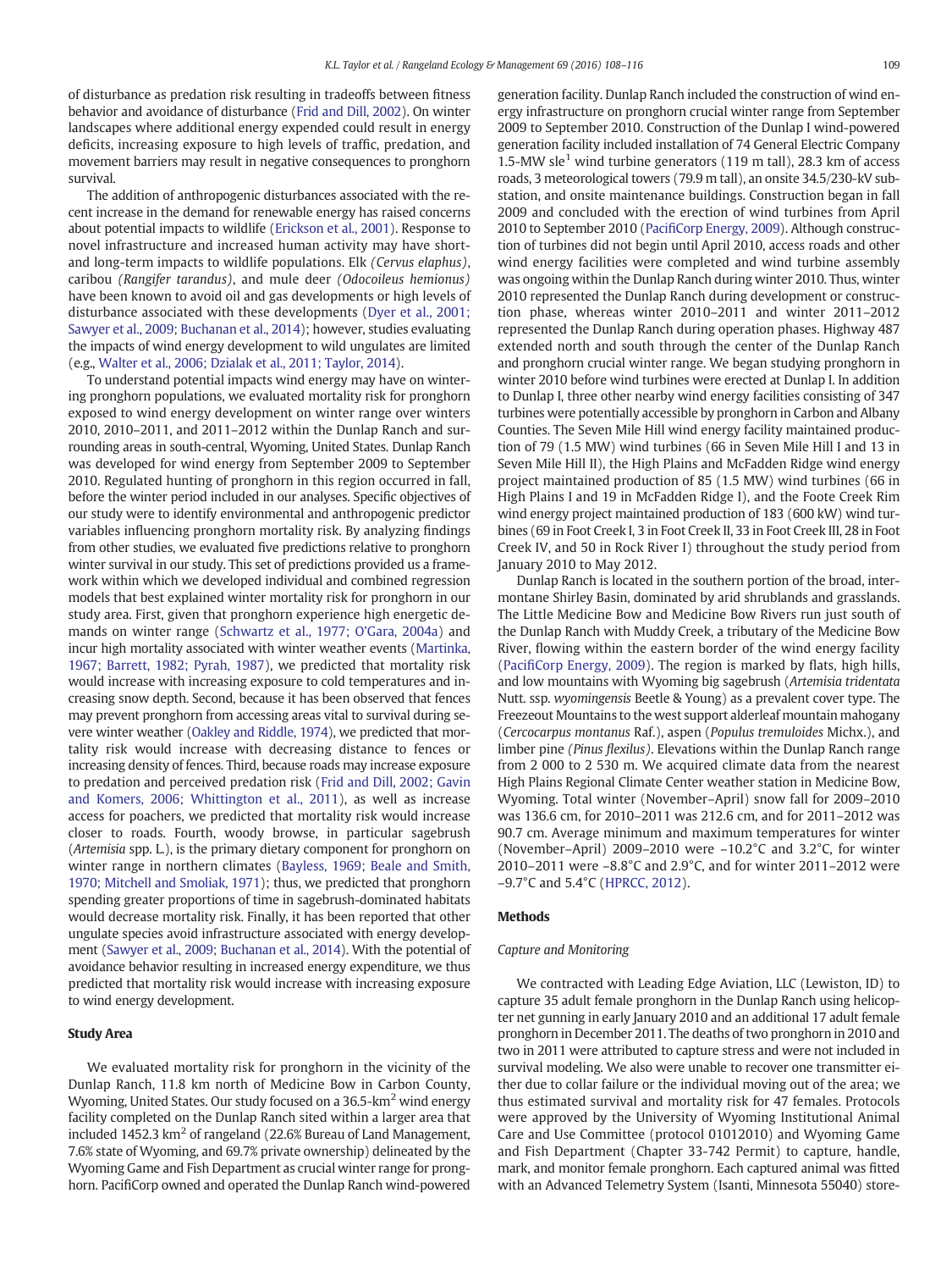<span id="page-2-0"></span>on-board Global Positioning System (GPS) neck collar (model G2110B) in or within the general vicinity of the Dunlap Ranch study area. Collars were programmed to fix locations every 7 hours from 16 November to 15 May and every 11 hours from 16 May to 15 November. Locations were collected from January 2010 to April 2012. Aerial relocation flights were conducted four times annually to record the survival status of study animals. We recovered collars transmitting a mortality signal to download locational data collected up to time of death. We assessed the cause of mortality for each dead pronghorn; however, the delayed recovery of collars made this assessment difficult in most cases. The remaining collars detached from the animals in late April 2012 and were recovered by late May 2012.

# Survival Analysis

We estimated survival rates of collared pronghorn by month over each winter (2010, 2010–2011, and 2011–2012) utilizing the Kaplan-Meier product-limit estimator [\(Kaplan and Meier, 1958\)](#page-7-0), modified for staggered entry ([Pollock et al., 1989](#page-7-0)). We computed the variance for Kaplan-Meier survival estimates following [Greenwood \(1926\)](#page-7-0) and used a log-rank test to compare survival rates between winters ([Cox](#page-7-0) [and Oakes, 1984:](#page-7-0)105).

#### Mortality Risk Covariates

We used the Andersen–Gill (A–G) formulation of Cox'[s \(1972\)](#page-7-0) proportional hazards regression to evaluate pronghorn survival across all

winters (2010, 2010–2011, and 2011–2012) for Dunlap Ranch pronghorn. This method evaluates survival time as intervals of risk where each individual may be represented by multiple observations ([Cox,](#page-7-0) [1972; Andersen and Gill, 1982](#page-7-0)). Winter locations were defined separately for each individual pronghorn based on timing of movement to and from winter range. For resident individuals, winter locations were defined by the time frame in which the majority of nonresident pronghorn elicited movement to and from winter range for a given year. Mortality risk modeling included pronghorn locations ranging from 8 January to 26 May 2010 for winter 2010, from 24 October 2010 to 15 April 2011 for winter 2010–2011, and from 1 November 2010 to 26 April 2012 for winter 2011–2012.

We predicted pronghorn mortality risk using time-independent and time-dependent covariates of survivorship within three variable classes: environmental, anthropogenic, and wind energy. Timeindependent covariates included age of pronghorn, fences, land cover, major roads, minor roads, average movement rate of pronghorn, percent exposure to wind energy development, and terrain (Table 1). Time-dependent covariates included snow depth, temperature, and a winter severity index [\(Brinkman et al., 2005](#page-7-0); see Table 1). To account for exposure to covariates between location fixes (every 7 hours from 16 November to 15May and every 11 hours from 16May to 15 November), we summarized predictor variables within set spatial scales using a moving window. Average movement for pronghorn between 7-hour locations was 980 m, and for 11-hour locations it was 1085 m. Thus, we summarized predictor variables within 980 m of locations collected every 7 hours and 1085 m of locations collected every 11 hours. We

# Table 1

Predictor variables considered in modeling mortality risk using Cox proportional hazards regression for pronghorn exposed to wind energy development in south-central Wyoming, United States, 2010–2012

| Variable class | Covariate     | Description                                                                                                                                                                                                                          |
|----------------|---------------|--------------------------------------------------------------------------------------------------------------------------------------------------------------------------------------------------------------------------------------|
| Environmental  |               |                                                                                                                                                                                                                                      |
| Age            | Age class     | 2 age categories: pronghorn $\leq$ 5.5 yr (0) and pronghorn > 5.5 yr (1)                                                                                                                                                             |
| Movement       | MovRateAvr    | Distance moved between sequential locations for individual pronghorn averaged over all winters (meters $\cdot$ hr)                                                                                                                   |
| rate           |               |                                                                                                                                                                                                                                      |
| Terrain        | <b>VRMAvr</b> | Mean Vector Ruggedness Measure (vector ruggedness index [VRM]; Sappington et al., 2007) scaled to 1 000 (VRM $\times$ 1 000) calculates terrain                                                                                      |
|                |               | ruggedness within a 3-cell size neighborhood                                                                                                                                                                                         |
|                | SlopeAvr      | Mean slope of the landscape derived from a 30-m DEM                                                                                                                                                                                  |
| Temperature    | Temp          | Number of observations from the beginning of each respective winter to time t where daily low temperatures were $<-12^{\circ}C$ (HPRCC, 2012)                                                                                        |
|                | Temp_wk       | Number of observations within week before time t where daily low temperatures were $<-12^{\circ}C$ (HPRCC, 2012)                                                                                                                     |
|                | Temp_mnth     | Number of observations within month before time t where daily low temperatures were $\leq -12^{\circ}C$ (HPRCC, 2012)                                                                                                                |
| Snow depth     | Snowd         | Daily snow depth average, accumulation and standard deviation (suffix: avr, acc, sd) from the beginning of each respective winter to time $t$                                                                                        |
|                |               | (NOHRS, 2004; 30-m cell size)                                                                                                                                                                                                        |
|                | Snowd_wk      | Daily snow depth average, accumulation and standard deviation (suffix: avr, acc, sd) from the week before time t                                                                                                                     |
|                |               | (NOHRS, 2004; 30-m cell size)                                                                                                                                                                                                        |
|                | Snowd_mnth    | Daily snow depth average, accumulation and standard deviation (suffix: avr, acc, sd) from month before time t (NOHRS, 2004; 30-m cell size)                                                                                          |
| Winter         | WSI           | Accumulation of WSI points from beginning of respective winter to time t, where 1 point was given when daily low temperatures were                                                                                                   |
| Severity       |               | $\epsilon$ = 12°C (HPRCC, 2012) and 1 additional point was given when daily snow depth was $\geq$ 35 cm for each day                                                                                                                 |
| Index (WSI)    | WSI_wk        | Accumulation of WSI points within week before time t, where 1 point was given when daily low temperatures were $<-12^{\circ}C$ (HPRCC, 2012)<br>and 1 additional point was given when daily snow depth was $\geq$ 35 cm for each day |
|                | WSI_mnth      | Accumulation of WSI points within month before time t, where 1 point was given when daily low temperatures were $\leq -12^{\circ}C$ (HPRCC, 2012)                                                                                    |
|                |               | and 1 additional point was given when daily snow depth was $\geq$ 35 cm for each day                                                                                                                                                 |
| Land cover     | SagePerc      | Percent of total locations for individual pronghorn found within sagebrush, derived from classified land cover data (sagebrush or other; USGS                                                                                        |
|                |               | GAP, 2011)                                                                                                                                                                                                                           |
| Anthropogenic  |               |                                                                                                                                                                                                                                      |
| Fences         | FenceDenAvr   | Density of fences ( $km \cdot km^2$ ), digitized using NAIP imagery (2009)                                                                                                                                                           |
|                | FenceDistAvr  | Mean Euclidean distance to nearest fence (km; digitized using NAIP imagery [2009])                                                                                                                                                   |
| Major roads    | MajorRdAvr    | Mean Euclidean distance to nearest major road (U.S. highways, state highways, and interstate highways) derived from a 30-m DEM                                                                                                       |
|                | MajorRd_Decay | Decay distance at 3000 m of mean Euclidean distance to nearest major road (U.S. and state highways and Interstate highways) derived from a                                                                                           |
|                |               | 30-m DEM                                                                                                                                                                                                                             |
| Minor roads    | MinorRdAvr    | Mean Euclidean distance to nearest county road derived from a 30-m DEM                                                                                                                                                               |
| Wind energy    |               |                                                                                                                                                                                                                                      |
| Percent        | ExpAccrd_1km  | Percent of total locations for individual pronghorn found within 1 km of access roads associated with wind energy infrastructure                                                                                                     |
| exposure       | ExpFac_1km    | Percent of total locations for individual pronghorn found within 1 km of facilities (employee and maintenance buildings and substations)                                                                                             |
|                |               | associated with wind energy infrastructure                                                                                                                                                                                           |
|                | ExpTurb_1km   | Percent of total locations for individual pronghorn found within 1 km of wind turbines associated with wind energy infrastructure                                                                                                    |
|                | ExpAccrd_2km  | Percent of total locations for individual pronghorn found within 2 km of access roads associated with wind energy infrastructure                                                                                                     |
|                | ExpFac_2km    | Percent of total locations for individual pronghorn found within 2 km of facilities (employee and maintenance buildings and substations)                                                                                             |
|                |               | associated with wind energy infrastructure                                                                                                                                                                                           |
|                | ExpTurb_2km   | Percent of total locations for individual pronghorn found within 2 km of wind turbines associated with wind energy infrastructure                                                                                                    |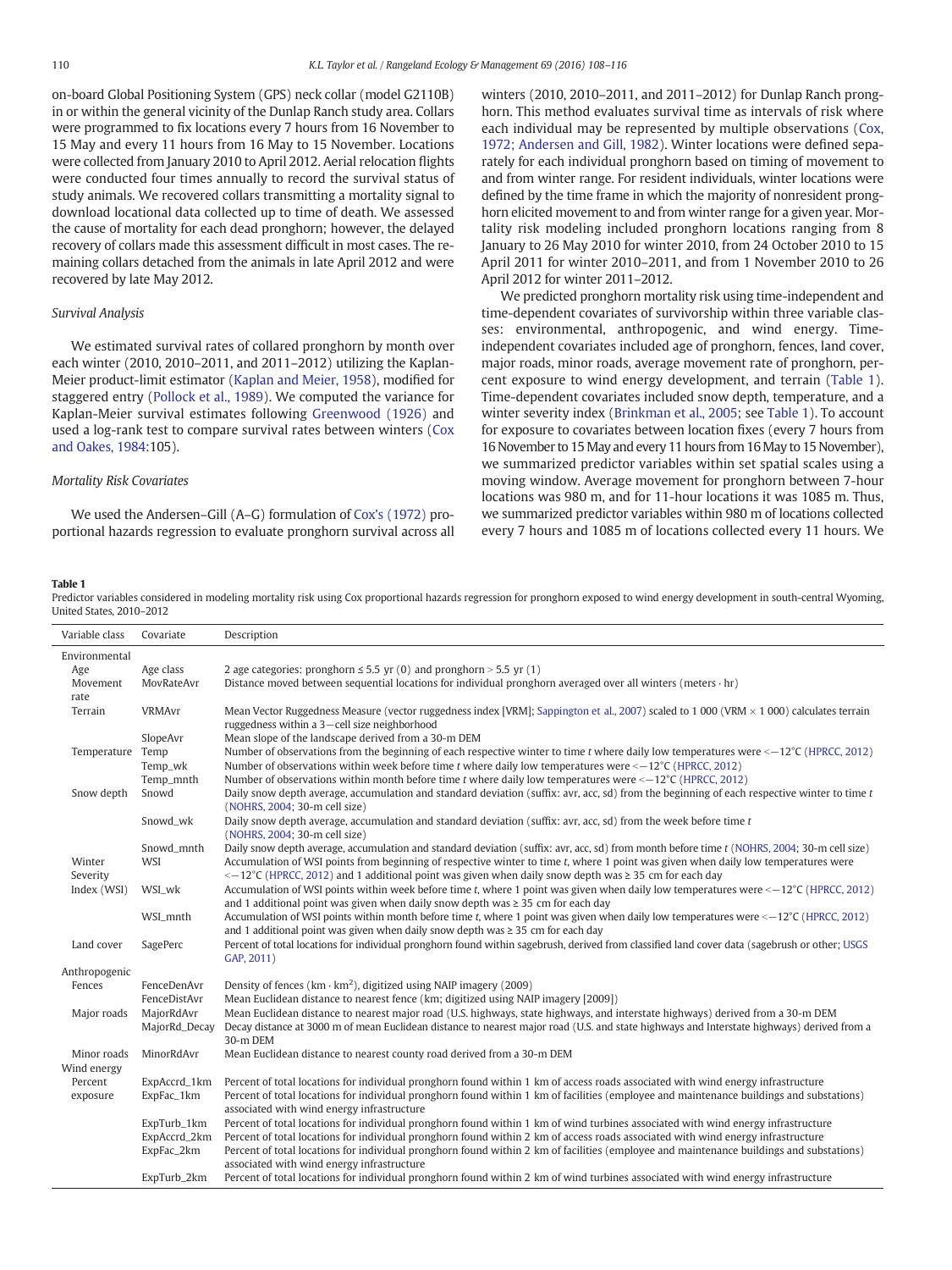used three temporal scales to account for variable durations of exposure to time-dependent covariates on pronghorn mortality risk. For each observation or 7- to 11-hour time step in the model (time  $= t$ ), timedependent covariates were summarized (average, standard deviation, and sum): 1) over the week prior to time  $=$  t, 2) over the month prior to time  $=$  t, and 3) from the beginning of each respective winter to  $time = t$ . Time-independent spatial variables were first averaged within their respective moving window for each observation and then averaged across locations for each respective winter for each individual.

Pronghorn age class was assessed at the time of capture via tooth eruption and wear. We grouped pronghorn into two age classes: 1) young (≤5.5 years) and 2) old (≥5.5 years). Due to conflicting documentation on lifespans for pronghorn in different regions [\(Byers, 1997;](#page-7-0) O'[Gara, 2004c\)](#page-7-0), we tested several different classifications of age; however, we found the most predictive classification of age to be "old"  $\geq 5.5$ years and "young" ≤ 5.5 years.

We categorized land cover types as 1) sagebrush or 2) other (including agriculture, marshland, mixed grassland, riparian, salt desert shrub, and rocky soils). We used the USGS GAP Land Cover dataset to categorize land cover types for survival modeling ([U.S. Geological Survey](#page-7-0) [GAP, 2011\)](#page-7-0) because sagebrush is the primary component of winter diets for many pronghorn populations in northern latitudes (e.g., [Bayless, 1969; Beale and Smith, 1970; Mitchell and Smoliak,](#page-7-0) [1971\)](#page-7-0). Due to the low composition of riparian and agricultural lands (0.02%) within our study area, we did not designate separate categories for these land cover types as previous studies evaluating pronghorn resource selection have done ([Beckmann et al., 2012\)](#page-7-0).

We developed spatial layers in ArcGIS 10.0 for distance to nearest major road (interstate highways, U.S. highways, and state highways), distance to nearest minor road (county roads), slope, and vector ruggedness measure (VRM; [Sappington et al., 2007\)](#page-7-0) using a 1-arc-second (30-m) National Elevation Dataset (NED; U.S. Geological Survey). VRM, known as terrain ruggedness, accounts for variation in slope and aspect to measure heterogeneity in landscape terrain ([Sappington](#page-7-0) [et al., 2007](#page-7-0)). We used 2009 National Agriculture Imagery Program (NAIP) imagery to digitize and develop a spatial layer for distance to nearest fence and density of fences.

To represent the impact of wind energy development on pronghorn, we quantified percent exposure to energy infrastructure components. Following similar methods outlined by [Harju et al. \(2011\)](#page-7-0), we calculated the percent of total locations per individual within 1 km of wind turbines, access roads, and wind energy facility buildings (i.e., substations and employee and maintenance buildings; see [Table 1\)](#page-2-0). We also calculated the percent of exposure within a 2 km buffer to account for potential impacts to pronghorn beyond 1 km.

We acquired daily snow depth measurements from the Snow Data Assimilation System (SNODAS; [NOHRS, 2004\)](#page-7-0). SNODAS integrates satellite and airborne platforms and ground stations to model snow cover−associated data. We acquired daily temperature lows for Chugwater, Medicine Bow, Rawlins, and Shirley Basin, Wyoming weather stations to represent weather conditions that pronghorn in the Dunlap Ranch study area may have encountered [\(HPRCC, 2012](#page-7-0)) and paired each individual's locations with the daily low temperature for the nearest weather station. We only considered temperatures at or below pronghorn lower critical temperatures identified as –12°C by [Wesley et al. \(1973\)](#page-8-0) and assigned them a value of 1. We also calculated a winter severity index (WSI) value using a combination of snow depth and temperature. Each day was given a value of 1 if the snow depth was ≥ 35 cm or the temperature was ≤ –12°C. A value of 2 was given to days where both simultaneously occurred ([Brinkman et al., 2005](#page-7-0)).

# Mortality Risk Modeling

We examined mortality risk at hourly intervals for pronghorn on winter range in the Dunlap Ranch study area (winter 2010, 2010–2011, 2011–2012) as a function of covariates of survivorship. We utilized intervals of risk, rather than a single value for survival time, to accommodate discontinuous intervals of risk ([Guo et al.,](#page-7-0) [2008](#page-7-0)). Because we focused on winter locations specifically, time spent on summer 2010 and 2011 ranges was represented as discontinuous intervals of risk in the model, meaning summer locations were not used to predict mortality risk. In addition to accommodating discontinuous intervals of risk, the A-G model allows for left, right, and interval censoring [\(Andersen and Gill, 1982; Johnson et al., 2004](#page-7-0)). Pronghorn that survived the duration of the study period were right censored and pronghorn that died while on summer ranges were interval censored [\(Allison,](#page-7-0) [2010:](#page-7-0)103). We used staggered entry for left-truncated data ([Allison,](#page-7-0) [2010:](#page-7-0)183) to accommodate pronghorn not introduced into the study until December 2011. Several locations were recorded daily for each pronghorn; thus, we evaluated survival on an hourly time scale to retain all locational data for use in the model. We conducted statistical modeling using the packages AICcmodavg, Dynpred, Regression Modeling Strategies (RMS), and Survival in Program R version 2.12.2 [\(Putter, 2011; R Core Team, 2012; Therneau, 2012; Harrell, 2013;](#page-7-0) [Mazerolle, 2013](#page-7-0)).

We tested covariates of survivorship for correlation ( $r$  >  $|0.6|$ ) and did not allow correlated covariates to be included in any same model. In addition, multiple scales of the same time-dependent covariates were not considered in the same model to avoid biased model estimates. We calculated the variance inflation factor for coefficients in all top models, which measures variance inflation caused by collinearity between variables. Variance inflation factor values ≤ 5 indicate that variance of coefficients is not inflated as a result of collinearity between variables in the model ([Heiberger and Holland, 2004](#page-7-0)). Individual variables were considered uninformative and not included in model building if their respective 85% confidence intervals for hazard ratios overlapped 1 [\(Arnold, 2010](#page-7-0)). We tested all model combinations within each variable class. We identified the most supported model for each of the three variable classes using Akaike's Information Criterion (AIC; [Burnham and Anderson, 1998, 2004](#page-7-0)). We calculated differences in AIC from the top model (ΔAIC). The model with the lowest AIC score was identified as being the most supported model; however, models within 4 AIC points of the most supported model were considered competitive models [\(Arnold, 2010\)](#page-7-0). All competitive models within variable classes were considered top models and allowed to compete against top models for each of the other categories ([Carpenter et al., 2010; Smith](#page-7-0) [et al., 2014\)](#page-7-0) to determine the overall most supported model for pronghorn survival at the Dunlap Ranch. Because our final top models were competitive ( $\Delta AIC < 4$ ), we model averaged across the 90% confidence sets to estimate coefficients and standard errors for variables occurring in all competitive model subsets [\(Burnham and Anderson, 2002\)](#page-7-0). We used the c (concordance) index to assess discrimination for all models within the 90% subset. The c index is capable of evaluating the predictive ability of survival models using time-dependent covariates and censored data [\(Harrell et al., 1996; Pencina and D](#page-7-0)'Agostino, 2004). A c value equal to 0.5 indicates no concordance between observed and predictive responses, c values equal to 1.0 indicate perfect concordance between observed and predictive responses [\(Harrell et al., 1996\)](#page-7-0), and models with  $c$  values  $\geq 0.8$  are considered to have good predictive discrimination for the modeled data (Pencina and D'[Agostino, 2004](#page-7-0)). We calculated relative importance for each variable within the 90% subset by summing the Akaike weights of the models in which each respective variable occurred.

Cox's proportional hazard regression assumes that hazard ratios are proportional over time [\(Cox, 1972\)](#page-7-0); further, the effect of each covariate in the model should be the same throughout time [\(Allison, 2010](#page-7-0):172). The proportional hazards assumption is satisfied when Schoenfeld residuals for a given covariate are not correlated with time [\(Schoenfeld,](#page-7-0) [1982](#page-7-0)). Schoenfeld residuals have a separate residual for each covariate and each individual that experiences an event [\(Allison, 2010](#page-7-0):175). To test the proportional hazards assumption, we calculated Schoenfeld residuals for each covariate in the top model and plotted them against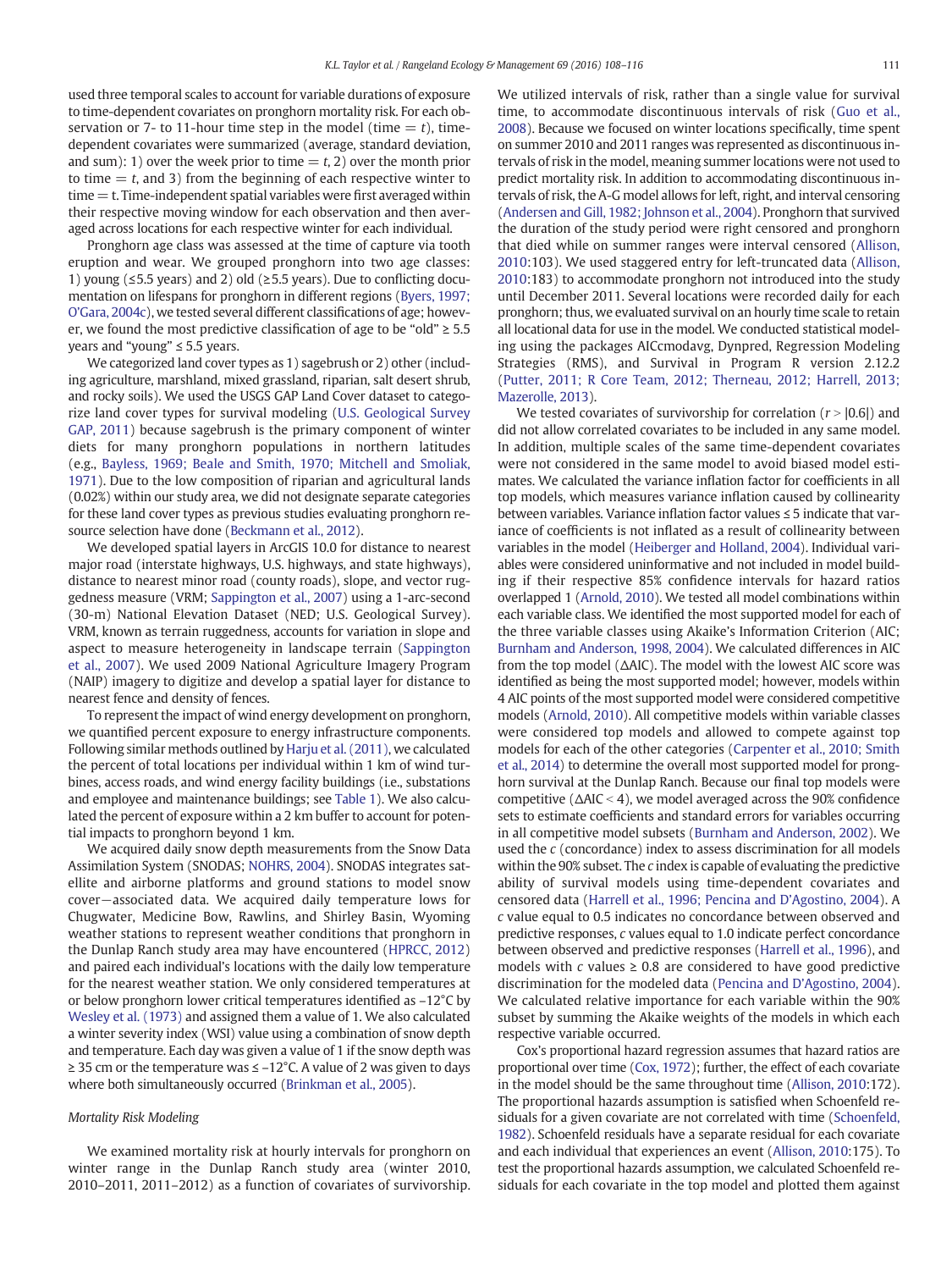# <span id="page-4-0"></span>Table 2

Model fit statistics for environmental, anthropogenic, and wind energy variable classes used to evaluate pronghorn winter mortality risk at the Dunlap Ranch, south-central Wyoming, United States, 2010-2012. Number of parameters in each model (K), log likelihood (LL), Akaike's Information Criteria (AIC), difference in AIC from the top model (ΔAIC), and Akaike's weights  $(w_i)$  are also reported. Refer to [Table 1](#page-2-0) for variable descriptions

| Variable class model                         | K | LL       | AIC     | $\triangle$ AIC | $W_i$ | Rank |
|----------------------------------------------|---|----------|---------|-----------------|-------|------|
| Environmental (16 candidate models)          |   |          |         |                 |       |      |
| SagePerc $+$ SnowdSD_mnth $+$ VRMAvr         |   | $-36.09$ | 78.176  | 0.000           | 0.502 |      |
| SagePerc + SnowdSD_mnth + Temp_mnth + VRMAvr |   | $-35.98$ | 79.954  | 1.778           | 0.206 |      |
| SagePerc $+$ Temp_mnth $+$ VRMAvr            |   | $-37.58$ | 81.159  | 2.982           | 0.113 | 3    |
| SnowdSD_mnth + VRMAvr                        |   | $-39.44$ | 82.888  | 4.712           | 0.048 |      |
| $SagePerc + SnowdSD_mnth$                    |   | $-39.99$ | 83.983  | 5.807           | 0.028 | 5    |
| SagePerc $+$ VRMAvr                          |   | $-40.03$ | 84.069  | 5.893           | 0.026 | 6    |
| SnowdSD_mnth + Temp_mnth + VRMAvr            |   | $-39.19$ | 84.377  | 6.200           | 0.023 |      |
| SagePerc $+$ SnowdSD_mnth $+$ Temp_mnth      |   | $-39.41$ | 84.814  | 6.638           | 0.018 | 8    |
| Null                                         |   | $-61.68$ | 123.354 | 45.178          | 0.000 | 16   |
| Anthropogenic (3 candidate models)           |   |          |         |                 |       |      |
| MajorRdAvr                                   |   | $-44.04$ | 90.078  | $\Omega$        | 0.641 |      |
| MajorRd_Decay3000                            |   | $-44.62$ | 91.236  | 1.158           | 0.359 |      |
| Null                                         |   | $-61.68$ | 123.354 | 33.276          | 0.000 |      |
| Wind Energy (5 candidate models)             |   |          |         |                 |       |      |
| ExpAccrd_1km                                 |   | $-47.29$ | 96.572  | $\Omega$        | 0.281 |      |
| ExpTurb_1km                                  |   | $-47.35$ | 96.704  | 0.131           | 0.263 |      |
| ExpTurb_2km                                  |   | $-47.05$ | 96.941  | 0.369           | 0.234 | 3    |
| ExpAccrd_2km                                 |   | $-47.53$ | 97.054  | 0.482           | 0.221 | 4    |
| Null                                         |   | $-61.68$ | 123.354 | 26.782          | 0.000 | 5    |

survival time [\(Hess, 1995\)](#page-7-0). We inspected residuals for uniform distribution and tested the fitted line for a nonzero slope ([Johnson](#page-7-0) [et al., 2004\)](#page-7-0). All covariates examined within our model met the proportional hazards assumption.

# Mortality Risk

# Results

# Survival

During our study (January 2010 to April 2012), 17 of 47 (36.2%) adult female pronghorn died. One female pronghorn died during winter 2010, 13 during winter 2010–2011, and 3 during winter 2011–2012. Causes of winter mortalities were unknown in all cases. We left censored two females with collars that detached early due to low battery. Survival (Ŝ) in the Dunlap Ranch study area in winter 2010 was 0.97 (90% CI: 0.92–1.00), winter 2010–2011 was 0.53 (90% CI: 0.37–0.70), and winter 2011–2012 was 0.91 (90% CI: 0.82–1.00). Survival in the Dunlap Ranch was lower during winter 2010–2011 than winters 2010  $(X_1^2 = 14.46, P < 0.001)$  and 2011–2012  $(X_1^2 = 5.37, P = 0.021)$ , whereas survival did not differ between winters 2010 and 2011–2012 ( $X_1^2 =$  $0.81, P = 0.368$ ).

We evaluated mortality risk for 47 adult female pronghorn using 26 765 observations and 17 mortality events. Observations were acquired over 3 winters with 10 461 observations in winter 2010 ( $n = 32$  females, mean locations per animal  $=$  334, range: 92–466), 7 705 observations in winter 2010–2011 ( $n = 27$  females, mean locations per animal  $= 293$ , range: 31-485), and 8 599 observations in winter 2011–2012 ( $n = 23$  females, mean locations per animal  $= 381$ , range: 32–577). There were three top models for the environmental variable class, 2 for the anthropogenic class and 4 for the wind energy class (Table 2); however, we only considered a single best model for the anthropogenic and wind energy class due to variables across competing univariate models being highly correlated ( $r = 0.71-0.99$ ) and their effect in combination with variables in other classes being similar. Thus, we selected the anthropogenic and wind energy model with the lowest AIC value to compete with the top models in the environmental class.

There were eight competitive models (ΔAIC ≤ 3.829) for pronghorn winter mortality risk (Table 3). Relative importance was highest for percent time spent in sagebrush (1.00) and terrain ruggedness (1.00) and lowest for locations within 1 km of wind facility access roads (0.37). In addition, relative importance was similar for number of

#### Table 3

Model fit statistics for subsets or combinations of environmental, anthropogenic, and wind energy variable classes predictive of pronghorn winter mortality risk in the Dunlap Ranch wind energy study area, south-central Wyoming, United States, 2010–2012. Predictor variables forming each variable class model appear in parentheses. Number of parameters in each model (K), log likelihood (LL), Akaike's Information Criterion (AIC), difference in AIC from the top model (ΔAIC), and Akaike's weights (wi) are also reported. Refer to [Table 1](#page-2-0) for variable descriptions

| Class model (predictor variables)                              | K        | LL       | <b>AIC</b> | $\triangle$ AIC | $W_i$ |
|----------------------------------------------------------------|----------|----------|------------|-----------------|-------|
| Anthropogenic $+$ Environmental 3                              | 4        | $-34.06$ | 76.124     | 0.000           | 0.198 |
| Anthropogenic + Environmental 2                                |          | $-33.22$ | 76.439     | 0.315           | 0.169 |
| Anthropogenic + Environmental 1                                | 4        | $-34.36$ | 76.717     | 0.593           | 0.147 |
| Anthropogenic $+$ Environmental 3 $+$ Wind                     |          | $-33.72$ | 77.432     | 1.308           | 0.103 |
| Anthropogenic + Environmental $1 +$ Wind                       |          | $-33.79$ | 77.584     | 1.460           | 0.095 |
| Anthropogenic + Environmental $2 +$ Wind                       | 6        | $-32.98$ | 77.956     | 1.832           | 0.079 |
| Environmental 1 (SagePerc $+$ SnowdSD_mnth $+$ VRMAvr)         |          | $-36.09$ | 78.176     | 2.052           | 0.071 |
| Environmental $1 +$ Wind                                       | 4        | $-35.32$ | 78.648     | 2.523           | 0.056 |
| Environmental 2 (SagePerc + SnowdSD_mnth + Temp_mnth + VRMAvr) | 4        | $-35.98$ | 79.954     | 3.829           | 0.029 |
| Environmental $2 +$ Wind                                       |          | $-35.29$ | 80.576     | 4.451           | 0.021 |
| Environmental 3 (SagePerc $+$ Temp_mnth $+$ VRMAvr)            |          | $-37.58$ | 81.159     | 5.034           | 0.016 |
| Environmental $3 +$ Wind                                       | 4        | $-36,60$ | 81.192     | 5.067           | 0.016 |
| Anthropogenic (MajorRdAvr)                                     |          | $-44.04$ | 90.078     | 13.953          | 0.000 |
| Anthropogenic $+$ Wind                                         |          | $-43.53$ | 91.054     | 14.930          | 0.000 |
| Wind (ExpAccrd_1km)                                            |          | $-47.29$ | 96.572     | 20.448          | 0.000 |
| Null                                                           | $\Omega$ | $-61.68$ | 123.354    | 47.229          | 0.000 |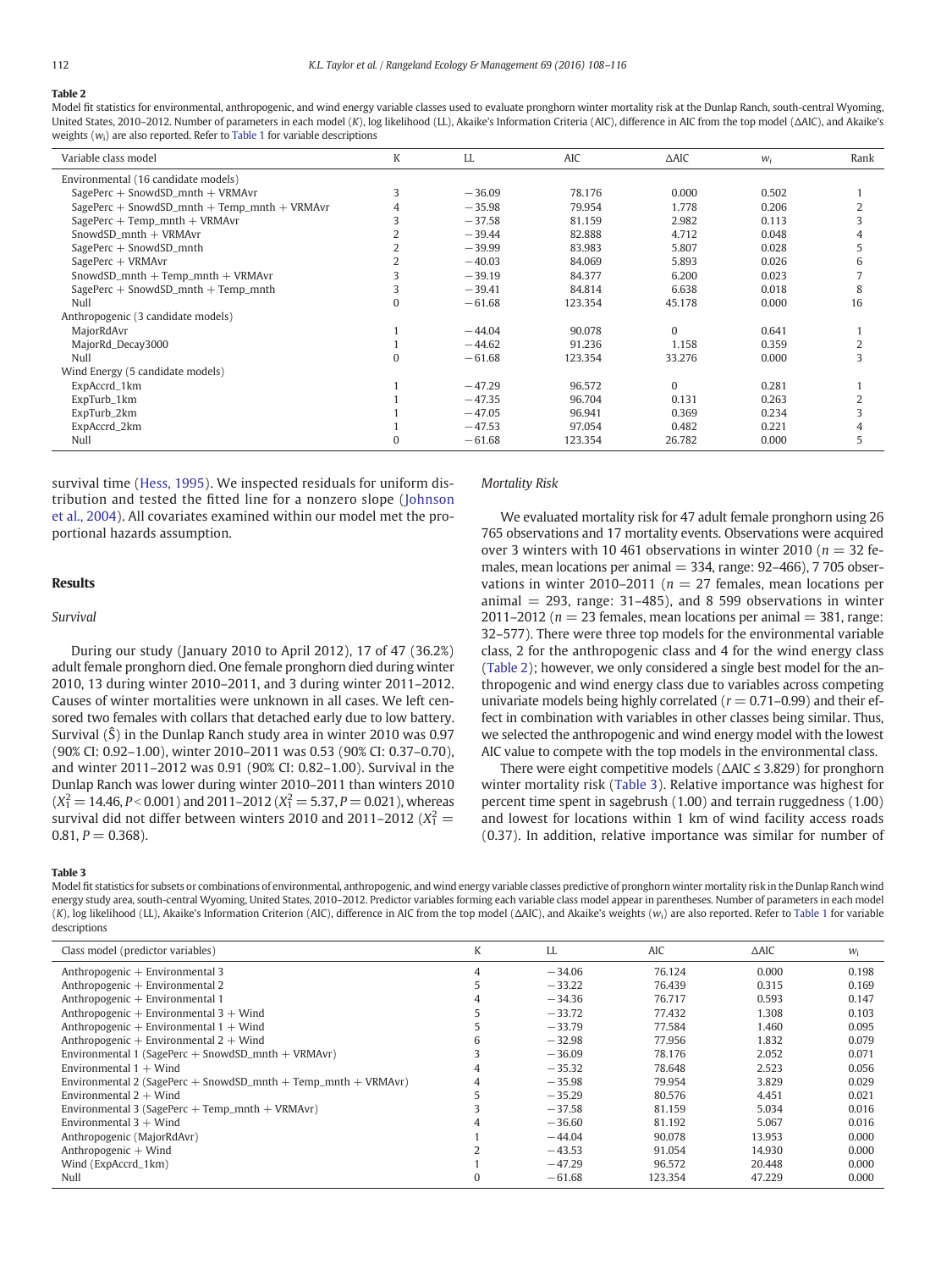#### <span id="page-5-0"></span>Table 4

Model-averaged parameter estimates for the 90% model subset predictive of pronghorn winter mortality risk in the Dunlap Ranch wind energy study area, south-central Wyoming, United States, 2010–2012

| Variable                  | Coefficient | SE.  | Hazard ratio       | Hazard ratio<br>90% CI |       |
|---------------------------|-------------|------|--------------------|------------------------|-------|
|                           |             |      | [exp(coefficient)] | Lower                  | Upper |
| SagePerc                  | $-0.04$     | 0.01 | 0.96               | 0.95                   | 0.99  |
| SnowdSD mnth <sup>a</sup> | $-0.20$     | 0.17 | 0.81               | 0.62                   | 1.08  |
| Temp_mnth <sup>a</sup>    | $-0.04$     | 0.03 | 0.96               | 0.91                   | 1.01  |
| <b>VRMAvr</b>             | $-2.53$     | 1.30 | 0.08               | 0.01                   | 0.68  |
| MajorRdAvr                | $-0.22$     | 0.12 | 0.80               | 0.66                   | 0.98  |
| ExpAccrd_1km <sup>a</sup> | 0.02        | 0.02 | 1.02               | 0.99                   | 1.05  |

<sup>a</sup> Uninformative predictor variable.

days  $≤$  –12 $°C$  within prior month (0.63), variation in snow depth within prior month (0.67), and average distance to major roads (0.79). Model fit for environmental, anthropogenic, and environmental  $+$  anthropogenic models did not improve with the addition of wind energy (see [Table 3](#page-4-0)); rather, AIC values increased 0.033–1.517 with the addition of wind energy to these models (see [Table 3\)](#page-4-0). Model-averaged parameter estimates from 90% confidence sets indicated predictor variables for variation in snow depth within prior month (SnowdSD\_mnth), number of days ≤ –12°C within prior month (Temp\_mnth), and percent of locations within 1 km of wind energy facility access roads (ExpAccrd\_1km) were uninformative (90% CI's for hazard ratios overlapped 1; Table 4). For model-averaged 90% model subsets, the hazard ratio for average distance to nearest major road was  $0.80$  (SE = 0.12, 90% CI: 0.66-0.98), for time spent in sagebrush was  $0.96$  (SE = 0.01, 90% CI: 0.95-0.98), and for terrain ruggedness (VRM  $\times$  1000) was 0.08 (SE = 1.30, 90% CI: 0.01–0.68). Pronghorn winter mortality risk decreased by 20.0% with every 1-km increase in distance from nearest major road. In addition, mortality risk for pronghorn on winter range decreased by 4.0% with every 1% increase in average time spent in sagebrush and decreased by 92.0% with every 1 unit (VRM  $\times$  1000) increase in terrain

# **Discussion**

We examined mortality risk for pronghorn on a winter landscape that included wind energy development in south-central Wyoming. Because previous studies have attributed increased risk of mortality in other ungulate species to proximity to industrial development [\(Dzialak et al., 2011\)](#page-7-0), construction of wind facilities on pronghorn crucial winter range is a relevant and major concern. Pronghorn on winter range already experience high energy demands and increased mortality rates [\(Barrett, 1982; Pyrah, 1987; Byers, 1997; O](#page-7-0)'Gara, 2004a); thus, the introduction of novel developments to these landscapes could lead to increased stress and avoidance behavior by pronghorn, potentially resulting in further energy losses and increased mortality risk. Assessing the impacts of wind energy development to pronghorn survival is particularly critical given the recent growth of the industry and the potential for these sites to coincide with suitable wintering habitats. We identified time spent in sagebrush habitats, average distance to major road, and terrain ruggedness as influential predictors for pronghorn winter mortality risk. Contrary to our predictions, exposure to wind energy infrastructure was not an informative predictor of pronghorn mortality risk on winter range in the Dunlap Ranch study area.

Little is known about the impacts of wind energy development on ungulate populations [\(Walter et al., 2006; Webb et al., 2013](#page-8-0)). If pronghorn avoided wind energy infrastructure at Dunlap Ranch as has been documented by other ungulate species in oil and gas fields ([Sawyer](#page-7-0) [et al., 2009; Buchanan et al., 2014\)](#page-7-0), increased mortality risk may have

60

80



Figure 1. Hazard rates for the most supported model (average distance to major roads, percent of locations within sagebrush, and terrain ruggedness) predictive of adult female pronghorn survival in the Dunlap Ranch, south-central, Wyoming, United States. Hazard rates were plotted with 90% confidence intervals. Terrain ruggedness (Vector Ruggedness Measure) was rescaled by 1 000 to adjust for small units.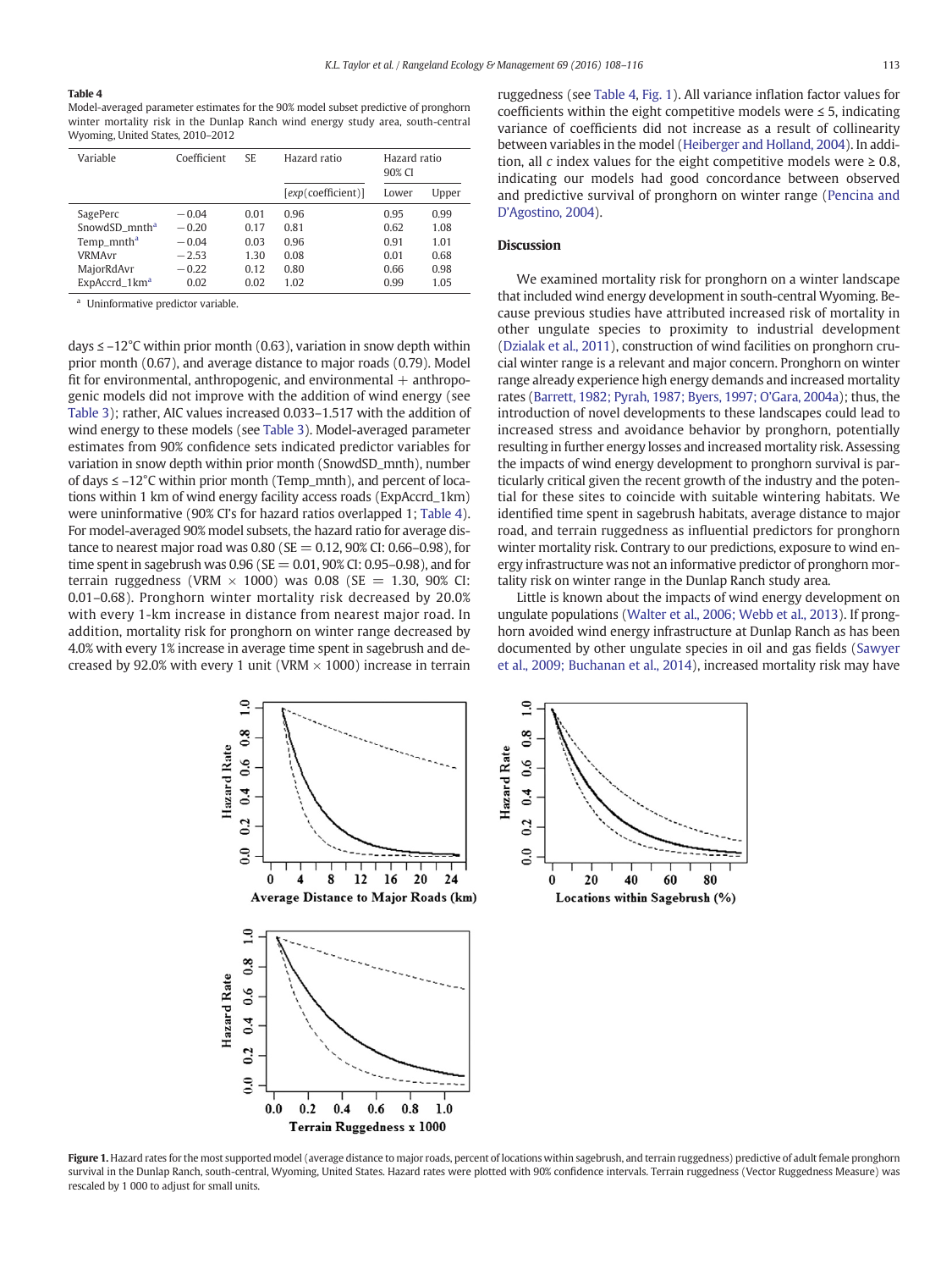resulted for individuals with increased exposure to wind energy; however, we did not detect an influence of wind energy on pronghorn mortality risk. Model fit for anthropogenic and environmental models decreased with the addition of the wind energy variable class. Furthermore, wind energy had the lowest relative importance of all predictor variables within the top eight competitive models and was an uninformative predictor of pronghorn mortality risk (90% CI for hazard ratio overlapped 1; see [Table 4\)](#page-5-0). Thus, exposure to wind energy was not useful for predicting pronghorn mortality risk on winter range in our study area. This result may suggest adult pronghorn tolerance to wind development; however, other factors may have influenced the vulnerability of pronghorn to wind energy infrastructure.

Key differences between wind energy and oil and gas infrastructure may provide insights into why exposure to wind energy did not influence mortality risk in our study. Generally, density of wind turbines within wind facilities (2.03 turbines ⋅ km<sup>2</sup> at Dunlap Ranch) may be greater than well pads within oil and gas fields (Pinedale Anticline Project Area [PAPA] may allow up to 0.75 well pads  $\cdot$  km<sup>2</sup>; [BLM, 2008](#page-7-0)); however, wind energy project areas are generally much smaller than oil and gas fields (e.g., the PAPA is  $22 \times$  larger than the Dunlap Ranch wind energy facility). Pronghorn may more readily avoid wind-energy disturbed areas by using habitats beyond development perimeters, but large expanses of diffused oil and gas infrastructure could result in more individuals being relegated to negotiate terrain within these fields. A recently approved wind energy project in Carbon County, Wyoming plans to encompass up to 1 000 wind turbines within 889.1 km<sup>2</sup> (1.1 turbines ⋅ km<sup>2 -1</sup>; [BLM, 2012](#page-7-0)). Although our study did not indicate that wind energy development negatively impacted mortality risk of adult female pronghorn on winter range, it is possible that larger-scale wind energy development could negatively affect pronghorn mortality risk. In addition, the length of our study period may have played a key role in determining the outcome of our study. For example, lag effects extending beyond the 3-year duration of our study may have prevented us from detecting an influence of wind energy exposure on pronghorn to survival.

Although previous studies have documented avoidance of fences by pronghorn and high mortality rates for animals using habitat closer to fences during harsh weather events [\(Oakley and Riddle, 1974; deVos](#page-7-0) [and Miller, 2005; Sheldon, 2006\)](#page-7-0), we found no evidence for distance to fences or density of fences being influential predictors for pronghorn mortality risk in our study. Distance to major roads, however, was an important anthropogenic and overall predictor variable for pronghorn mortality risk. Pronghorn mortality risk was elevated for individuals closer to major roads. Although we did not determine that any mortalities of collared pronghorn were due to collisions with vehicles, risk of mortality may have been elevated closer to major roads as a result of greater exposure to predators [\(Yoakum, 1957; Jacques et al., 2007;](#page-8-0) [Brown and Conover, 2011](#page-8-0)) or pronghorn perceiving high levels of disturbance around highways as a predation risk ([Frid and Dill, 2002\)](#page-7-0). Perceived risk may result in tradeoffs being made between behavior leading to higher fitness and avoidance of disturbance. For example, [Gavin and Komers \(2006\)](#page-7-0) observed pronghorn increasing vigilance and decreasing feeding time when exposed to roads with high traffic levels. If pronghorn on the Dunlap Ranch selecting habitats closer to major roads elicited these same behaviors, reduced foraging time and increased vigilance could have resulted in increased energy expenditure and increased mortality risk.

In addition to major roads, we note the importance of sagebrush in reducing pronghorn mortality risk. Lower mortality risk observed in individuals that spent more time within sagebrush substantiates previous studies identifying sagebrush as a primary component in pronghorn winter diets ([Bayless, 1969; Beale and Smith, 1970; Mitchell and](#page-7-0) [Smoliak, 1971\)](#page-7-0) and by resource selection analyses documenting ungulate species' selection for sagebrush and shrub cover [\(Beckmann et al.,](#page-7-0) [2012; Webb et al., 2013](#page-7-0)). A decrease in mortality risk for pronghorn spending more time within sagebrush not only signifies the prevalence

of consumption of this shrub by pronghorn, but more importantly denotes its intrinsic value for survival. Further, assuming more rugged terrain encompassed steeper slopes, our findings corroborate previous studies identifying higher survival rates for migrant pronghorn in areas with steeper slopes ([Barnowe-Meyer et al., 2010\)](#page-7-0) and observations that pronghorn may utilize ridges, draws, and swales to avoid exposure to harsh weather events ([Richardson, 2006\)](#page-7-0), thus potentially reducing mortality risk.

Lower survival rates during winter 2010–2011 on the Dunlap Ranch likely resulted from harsh weather conditions. Total snowfall for Medicine Bow, Wyoming from December to February was  $1.4-1.9\times$ (30.2–53.1 cm) greater during winter 2010–2011 (114.6 cm) than winters 2010 (61.5 cm) and 2011–2012 (84.4 cm; [HPRCC, 2012](#page-7-0)). Similarly, previous studies have identified lower survival rates for pronghorn during winters with increased snow accumulation [\(Barrett, 1982; Pyrah,](#page-7-0) [1987\)](#page-7-0). In contrast, more recent studies documented high survival rates during winter months and attributed the leading cause of annual mortality to hunter kills; however, low snow accumulation and mild winter weather documented during these study periods may have resulted in high survival for these populations ([Jacques et al., 2007;](#page-7-0) [Kolar et al., 2012\)](#page-7-0). Over the course of our study we documented two hunter kills and no unknown mortalities during hunting seasons. Although variables associated with winter severity (temperature or snow depth) were not supported in our mortality risk models, the timing of deaths (11 of 17 pronghorn that died did so in January– March 2011) suggests that winter severity, rather than hunting, was the primary factor limiting pronghorn survival in our study.

Although high mortality rates observed during winters with increased snow depth, documented here and in previous studies ([Barrett, 1982; Pyrah, 1987](#page-7-0)), may suggest climate conditions influence survival, pronghorn mortality risk was not influenced by climate variables included within our study. Also, time scales other than weekly, monthly, and from the beginning of each winter that we examined may better represent the effect of snow depth and temperature on pronghorn mortality risk. Due to large variations in climatic conditions across years and seasons, examining survival separately by winter may offer more insights into the effects of weather conditions on pronghorn mortality; however, in the case of our study, limited mortality events during winters 2010 ( $n = 1$ ) and 2011–2012 ( $n = 3$ ) would have prevented us from adequately evaluating pronghorn mortality risk for these winters.

# Implications

Our results suggest wind energy development did not influence pronghorn winter mortality; rather, pronghorn mortality on winter range was largely influenced by environmental (average time spent in sagebrush habitat and terrain ruggedness) and nonwind energy anthropogenic (distance to major roads) variables. We recommend managers focus on conservation strategies for environmental factors found to influence pronghorn mortality risk. Mitigating the effects of major roads for pronghorn survival may be difficult; however, maintaining large, continuous sagebrush stands in areas of development may be a more realistic management strategy. We suggest wildlife managers prioritize sagebrush conservation on pronghorn winter range, especially in areas being developed for energy resources. In addition, we suggest management strategies be implemented for maintaining connectivity between seasonal ranges and crucial wintering areas utilized during harsh weather events.

# Acknowledgments

We thank T. Brown of PacifiCorp for communication and logistical support. We thank M. Kauffman, K. Monteith, and S. Albeke for assistance with study design, editing, and statistical analyses. C. Buchanan, R. Harned, J. Hess, B. Klamer, J. Ongstad, J. Parsons, J. Pelham, and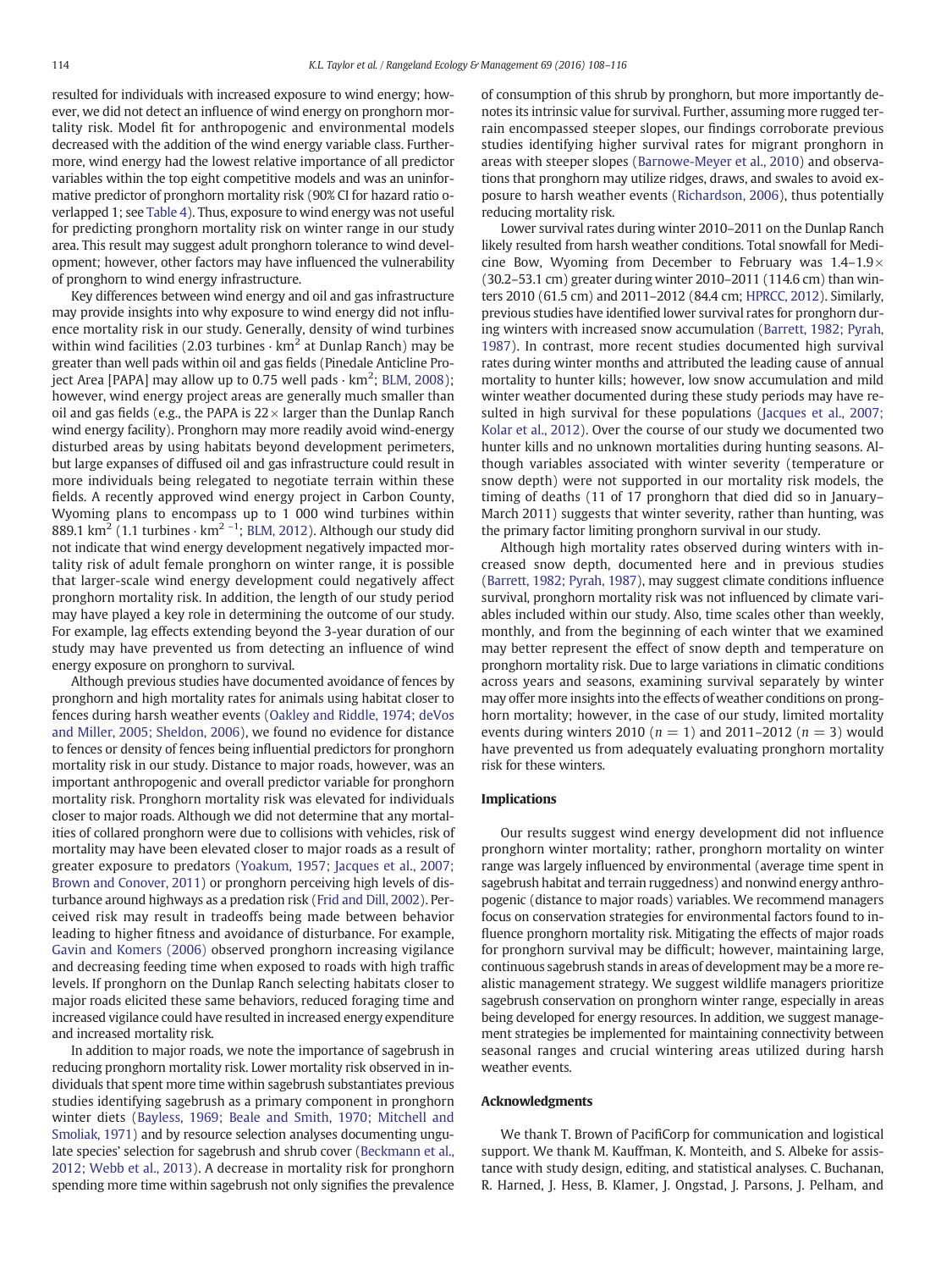<span id="page-7-0"></span>K. Smith provided field and data support. Aerial support was provided by France Flying Service and Owyhee Air Research, Inc. S. Gamo, W. Schultz, K. Todd, and J. Kettley of the Wyoming Game and Fish Department offered support throughout our study. We thank private land owners, ranch managers, and outfitters including T. Anderson, B. Ellis, M. Ellis, W. Ellis, B. Foxley, J. Lee, M. McGraw, J. Menke, D. Stern, and T. Terrel for cooperation and land access.

# **References**

- [BLM] Bureau of Land Management, 2008. [Record of decision. Final supplemental envi](http://refhub.elsevier.com/S1550-7424(15)00154-2/rf0005)[ronmental impact statement for the Pinedale Anticline Oil and Gas Exploration and](http://refhub.elsevier.com/S1550-7424(15)00154-2/rf0005) [Development Project. Pinedale Field Of](http://refhub.elsevier.com/S1550-7424(15)00154-2/rf0005)fice, Pinedale, WY, USA.
- [BLM] Bureau of Land Management, 2012. [Record of decision. Final Environmental Impact](http://refhub.elsevier.com/S1550-7424(15)00154-2/rf0010) [Statement for the Chokecherry and Sierra Madre Wind Energy Project. Rawlins Field](http://refhub.elsevier.com/S1550-7424(15)00154-2/rf0010) Offi[ce, Rawlins, WY, USA](http://refhub.elsevier.com/S1550-7424(15)00154-2/rf0010).
- [HPRCC] High Plains Regional Climate Center, 2012. High Plains Regional Climate CenterAvailable at: <http://hprcc6.unl.edu/cgi-hpcc/home.cgi> (Accessed 11 December 2012).
- [NOHRS] National Operational Hydrologic Remote Sensing Center [digital media], 2004. [Snow Data Assimilation System \(SNODAS\) Data Products at NSIDC \[Jan 2010](http://refhub.elsevier.com/S1550-7424(15)00154-2/rf0020)−May [2012\]. National Snow and Ice Data Center, Boulder, CO, USA](http://refhub.elsevier.com/S1550-7424(15)00154-2/rf0020).
- Allison, P.D., 2010. [Survival analysis using SAS: a practical guide. 2nd ed. SAS Institute Inc.,](http://refhub.elsevier.com/S1550-7424(15)00154-2/rf0025) [Cary, NC, USA.](http://refhub.elsevier.com/S1550-7424(15)00154-2/rf0025)
- Andersen, P.K., Gill, R.D., 1982. [Cox regression model for counting processes: a large sam](http://refhub.elsevier.com/S1550-7424(15)00154-2/rf0030)ple study. [The Annals of Statistics](http://refhub.elsevier.com/S1550-7424(15)00154-2/rf0030) 10, 1100–1120.
- Arnold, T.W., 2010. [Uninformative parameters and model selection using Akaike](http://refhub.elsevier.com/S1550-7424(15)00154-2/rf0035)'s information criterion. [Journal of Wildlife Management](http://refhub.elsevier.com/S1550-7424(15)00154-2/rf0035) 74, 1175–1178.
- Barnowe-Meyer, K.K., White, P.J., Davis, T.L., Smith, D.W., Crabtree, R.L., Byers, J.A., 2010. Infl[uences of wolves and high-elevation dispersion on reproductive success of prong](http://refhub.elsevier.com/S1550-7424(15)00154-2/rf0040)horn [\(Antilocapra americana\)](http://refhub.elsevier.com/S1550-7424(15)00154-2/rf0040). Journal of Mammalogy 91, 712–721.
- Barrett, M.W., 1982. [Distribution, behavior and mortality of pronghorns during a severe](http://refhub.elsevier.com/S1550-7424(15)00154-2/rf0045) winter in Alberta. [Journal of Wildlife Management](http://refhub.elsevier.com/S1550-7424(15)00154-2/rf0045) 46, 991–1002.
- Bayless, S.R., 1969. [Winter food habits, range use and home range of antelope in Montana.](http://refhub.elsevier.com/S1550-7424(15)00154-2/rf0050) [Journal of Wildlife Management](http://refhub.elsevier.com/S1550-7424(15)00154-2/rf0050) 33, 538–551.
- Beale, D.M., Smith, A.D., 1970. [Forage use, water consumption, and productivity of prong](http://refhub.elsevier.com/S1550-7424(15)00154-2/rf0055)[horn antelope in western Utah.](http://refhub.elsevier.com/S1550-7424(15)00154-2/rf0055) Journal of Wildlife Management 34, 570–582.
- Beckmann, J.P., Murray, K., Seidler, R.G., Berger, J., 2012. [Human-mediated shifts in animal](http://refhub.elsevier.com/S1550-7424(15)00154-2/rf0060) [habitat use: sequential changes in pronghorn use of a natural gas](http://refhub.elsevier.com/S1550-7424(15)00154-2/rf0060) field in Greater Yellowstone. [Biological Conservation](http://refhub.elsevier.com/S1550-7424(15)00154-2/rf0060) 147, 222–233.
- Brinkman, T.J., Deperno, C.S., Jenks, J.A., Haroldson, B.S., Osborn, R.G., 2005. [Movement of](http://refhub.elsevier.com/S1550-7424(15)00154-2/rf0065) [female white-tailed deer: effects of climate and intensive row](http://refhub.elsevier.com/S1550-7424(15)00154-2/rf0065)–crop agriculture. [Journal of Wildlife Management](http://refhub.elsevier.com/S1550-7424(15)00154-2/rf0065) 69, 1099–1111.
- Brown, D.E., Conover, M.R., 2011. [Effects of large-scale removal of coyotes on pronghorn](http://refhub.elsevier.com/S1550-7424(15)00154-2/rf0070) [and mule deer productivity and abundance.](http://refhub.elsevier.com/S1550-7424(15)00154-2/rf0070) Journal of Wildlife Management 75, [876](http://refhub.elsevier.com/S1550-7424(15)00154-2/rf0070)–882.
- Buchanan, C.B., Beck, J.L., Bills, T.E., Miller, S.N., 2014. [Seasonal resource selection and dis](http://refhub.elsevier.com/S1550-7424(15)00154-2/rf0075)[tributional response by elk to development of a natural gas](http://refhub.elsevier.com/S1550-7424(15)00154-2/rf0075) field. Rangeland Ecology & [Management](http://refhub.elsevier.com/S1550-7424(15)00154-2/rf0075) 67, 369–379.
- Burnham, K.P., Anderson, D.R., 1998. [Model selection and inference: a practical](http://refhub.elsevier.com/S1550-7424(15)00154-2/rf0080) [information-theoretic approach. Springer-Verlag, New York, NY, USA](http://refhub.elsevier.com/S1550-7424(15)00154-2/rf0080).
- Burnham, K.P., Anderson, D.R., 2002. [Model selection and inference: a practical](http://refhub.elsevier.com/S1550-7424(15)00154-2/rf0085) [information-theoretic approach. 2nd ed. Springer-Verlag, New York, NY, USA](http://refhub.elsevier.com/S1550-7424(15)00154-2/rf0085).
- Burnham, K.P., Anderson, D.R., 2004. [Multimodel inference: understanding AIC and BIC in](http://refhub.elsevier.com/S1550-7424(15)00154-2/rf0090) model selection. [Sociological Methods and Research](http://refhub.elsevier.com/S1550-7424(15)00154-2/rf0090) 33, 261–304.
- Byers, J.A., 1997. [American pronghorn: social adaptations and the ghost of predators past.](http://refhub.elsevier.com/S1550-7424(15)00154-2/rf0095) [University of Chicago Press, Chicago, IL, USA.](http://refhub.elsevier.com/S1550-7424(15)00154-2/rf0095)
- Carpenter, J., Aldridge, C., Boyce, M.S., 2010. [Sage-grouse habitat selection during winter](http://refhub.elsevier.com/S1550-7424(15)00154-2/rf0100) [in Alberta. Journal of Wildlife Management 70, 1806](http://refhub.elsevier.com/S1550-7424(15)00154-2/rf0100)–1814.
- Cox, D.R., 1972. Regression models and life tables. [Journal of the Royal Statistical Society,](http://refhub.elsevier.com/S1550-7424(15)00154-2/rf0105) Series B [34, 187](http://refhub.elsevier.com/S1550-7424(15)00154-2/rf0105)–220.
- Cox, D.R., Oakes, D., 1984. [Analysis of survival data. Chapman and Hall, New York, NY,](http://refhub.elsevier.com/S1550-7424(15)00154-2/rf0110) [USA](http://refhub.elsevier.com/S1550-7424(15)00154-2/rf0110).
- deVos Jr., J.C., Miller, W.H., 2005. [Habitat use and survival of Sonoran pronghorn in years](http://refhub.elsevier.com/S1550-7424(15)00154-2/rf0115) [with above-average rainfall.](http://refhub.elsevier.com/S1550-7424(15)00154-2/rf0115) Wildlife Society Bulletin 33, 35–42.
- Dyer, S.J., O'Neill, J.P., Wasel, S.M., Boutin, S., 2001. [Avoidance of industrial development](http://refhub.elsevier.com/S1550-7424(15)00154-2/rf0120) by woodland caribou. [Journal of Wildlife Management](http://refhub.elsevier.com/S1550-7424(15)00154-2/rf0120) 65, 531–542.
- Dzialak, M.R., Webb, S.L., Harju, S.M., Winstead, J.B., Wondzell, J., Mudd, J.P., Hayden-Wing, L.D., 2011. [The spatial pattern of demographic performance as a component](http://refhub.elsevier.com/S1550-7424(15)00154-2/rf0125) [of sustainable landscape management and planning.](http://refhub.elsevier.com/S1550-7424(15)00154-2/rf0125) Landscape Ecology 26, 775–790.
- Erickson, W.P., Johnson, G.D., Strickland, M.D., Young Jr., D.P., Sernka, K.J., Good, R.E., 2001. [Avian collisions with wind turbines: a summary of existing studies and comparisons](http://refhub.elsevier.com/S1550-7424(15)00154-2/rf0130) [to other sources of bird collision mortality in the United States. National Wind Coor](http://refhub.elsevier.com/S1550-7424(15)00154-2/rf0130)[dinating Committee \(NWCC\) Publication and Resource Document. Prepared for the](http://refhub.elsevier.com/S1550-7424(15)00154-2/rf0130) [NWCC by WEST, Inc., Cheyenne, WY, USA](http://refhub.elsevier.com/S1550-7424(15)00154-2/rf0130).
- Frid, A., Dill, L.M., 2002. [Human-caused disturbance stimuli as a form of predation risk.](http://refhub.elsevier.com/S1550-7424(15)00154-2/rf0135) [Conservation Ecology](http://refhub.elsevier.com/S1550-7424(15)00154-2/rf0135) 6, 11.
- Gavin, S.D., Komers, P.E., 2006. Do pronghorn [\(Antilocapra americana\)](http://refhub.elsevier.com/S1550-7424(15)00154-2/rf0140) perceive roads as a predation risk? [Canadian Journal of Zoology](http://refhub.elsevier.com/S1550-7424(15)00154-2/rf0140) 84, 1775–1780.
- Greenwood, M., 1926. [The natural duration of cancer. Reports on public health and](http://refhub.elsevier.com/S1550-7424(15)00154-2/rf0145) [medical subjects 33. His Majesty](http://refhub.elsevier.com/S1550-7424(15)00154-2/rf0145)'s Stationery Office, London, United Kingdom, [pp. 1](http://refhub.elsevier.com/S1550-7424(15)00154-2/rf0145)–26.
- Guo, Z., Gill, T.M., Allore, H.G., 2008. [Modeling repeated time-to-event health conditions](http://refhub.elsevier.com/S1550-7424(15)00154-2/rf0150) [with discontinuous risk intervals: an example of a longitudinal study of functional](http://refhub.elsevier.com/S1550-7424(15)00154-2/rf0150) disability among older persons. [Methods of Information in Medicine](http://refhub.elsevier.com/S1550-7424(15)00154-2/rf0150) 47, 107–116.
- Harju, S.M., Dzialak, M.R., Osborn, R.G., Hayden-Wing, L.D., Winstead, J.B., 2011. [Conserva](http://refhub.elsevier.com/S1550-7424(15)00154-2/rf0155)[tion planning using resource selection models: altered selection in the presence of](http://refhub.elsevier.com/S1550-7424(15)00154-2/rf0155) [human activity changes spatial prediction of resource use.](http://refhub.elsevier.com/S1550-7424(15)00154-2/rf0155) Animal Conservation 14, [502](http://refhub.elsevier.com/S1550-7424(15)00154-2/rf0155)–511.
- Harrell Jr., F.E., 2013. [RMS: Regression Modeling Strategies \[software program\]. R Package](http://refhub.elsevier.com/S1550-7424(15)00154-2/rf0160) [Version 3.6-3](http://refhub.elsevier.com/S1550-7424(15)00154-2/rf0160).
- Harrell Jr., F.E., Lee, K.L., Mark, D.B., 1996. [Tutorial in biostatistics multivariable prognostic](http://refhub.elsevier.com/S1550-7424(15)00154-2/rf0165) [models: issues in developing models, evaluating assumptions and adequacy, and](http://refhub.elsevier.com/S1550-7424(15)00154-2/rf0165) [measuring and reducing errors.](http://refhub.elsevier.com/S1550-7424(15)00154-2/rf0165) Statistics in Medicine 15, 361–387.
- Harrington, J.L., Conover, M.R., 2006. [Characteristics of ungulate behavior and mortality](http://refhub.elsevier.com/S1550-7424(15)00154-2/rf0170) [associated with wire fences.](http://refhub.elsevier.com/S1550-7424(15)00154-2/rf0170) Wildlife Society Bulletin 34, 1295–1305.
- Heiberger, R.M., Holland, B., 2004. [Statistical analysis and data display: an intermediate](http://refhub.elsevier.com/S1550-7424(15)00154-2/rf0175) [course with examples in S-Plus, R, and SAS. Springer texts in statistics. Springer,](http://refhub.elsevier.com/S1550-7424(15)00154-2/rf0175) [New York, NY, USA](http://refhub.elsevier.com/S1550-7424(15)00154-2/rf0175).
- Hess, K.R., 1995. [Graphic methods for assessing violations of the proportional hazards as](http://refhub.elsevier.com/S1550-7424(15)00154-2/rf0180)[sumption in Cox regression.](http://refhub.elsevier.com/S1550-7424(15)00154-2/rf0180) Statistics in Medicine 14, 1707–1723.
- Jacques, C.N., Jenks, J.A., Sievers, J.D., Roddy, D.E., Lindzey, F.G., 2007. [Survival of prong](http://refhub.elsevier.com/S1550-7424(15)00154-2/rf0185)[horns in western South Dakota.](http://refhub.elsevier.com/S1550-7424(15)00154-2/rf0185) Journal of Wildlife Management 71, 737–743.
- Johnson, C.J., Boyce, M.S., Schwartz, C.C., Haroldson, M.A., 2004. [Modeling survival: appli](http://refhub.elsevier.com/S1550-7424(15)00154-2/rf0190)[cation of the Anderson-Gill model to Yellowstone grizzly bears.](http://refhub.elsevier.com/S1550-7424(15)00154-2/rf0190) Journal of Wildlife [Management](http://refhub.elsevier.com/S1550-7424(15)00154-2/rf0190) 68, 966–978.
- Kaplan, E.L., Meier, P., 1958. [Nonparametric estimation from incomplete observations.](http://refhub.elsevier.com/S1550-7424(15)00154-2/rf0195) [Journal of the American Statistical Association](http://refhub.elsevier.com/S1550-7424(15)00154-2/rf0195) 53, 457–481.
- Kolar, J.L., Millspaugh, J.J., Mong, T.W., 2012. [Survival and cause-speci](http://refhub.elsevier.com/S1550-7424(15)00154-2/rf0200)fic mortality of [pronghorn in southwest North Dakota.](http://refhub.elsevier.com/S1550-7424(15)00154-2/rf0200) American Midland Naturalist 167, 164–173.
- Martinka, C., 1967. [Mortality of northern Montana pronghorn in a severe winter.](http://refhub.elsevier.com/S1550-7424(15)00154-2/rf0205) Journal [of Wildlife Management](http://refhub.elsevier.com/S1550-7424(15)00154-2/rf0205) 31, 159–164.
- Mazerolle, M.J., 2013. [AICcmodavg: model selection and multimodel inference based on](http://refhub.elsevier.com/S1550-7424(15)00154-2/rf0210) [\(Q\) AIC\(c\) \[software program\]. R Package Version 1.32](http://refhub.elsevier.com/S1550-7424(15)00154-2/rf0210).
- Mitchell, G.J., Smoliak, S., 1971. [Pronghorn antelope range characteristics and food habits](http://refhub.elsevier.com/S1550-7424(15)00154-2/rf0215) in Alberta. [Journal of Wildlife Management](http://refhub.elsevier.com/S1550-7424(15)00154-2/rf0215) 35, 238–250.
- O'Gara, B.W., 2004a. Mortality factors. In: O'[Gara, B.W., Yoakum, J.D. \(Eds.\), Pronghorn:](http://refhub.elsevier.com/S1550-7424(15)00154-2/rf0220) [ecology and management. University Press of Colorado, Boulder, CO, USA,](http://refhub.elsevier.com/S1550-7424(15)00154-2/rf0220) [pp. 379](http://refhub.elsevier.com/S1550-7424(15)00154-2/rf0220)–408.
- O'Gara, B.W., 2004b. Behavior. In: O'[Gara, B.W., Yoakum, J.D. \(Eds.\), Pronghorn: ecology](http://refhub.elsevier.com/S1550-7424(15)00154-2/rf0225)
- [and management. University Press of Colorado, Boulder, CO, USA, pp. 145](http://refhub.elsevier.com/S1550-7424(15)00154-2/rf0225)–194. O'Gara, B.W., 2004c. Physical characteristics. In: O'[Gara, B.W., Yoakum, J.D. \(Eds.\), Prong](http://refhub.elsevier.com/S1550-7424(15)00154-2/rf0230)[horn: ecology and management. University Press of Colorado, Boulder, CO, USA,](http://refhub.elsevier.com/S1550-7424(15)00154-2/rf0230) [pp. 110](http://refhub.elsevier.com/S1550-7424(15)00154-2/rf0230)–143.
- Oakley, C., Riddle, P., 1974. [The impact of a severe winter and fences on antelope](http://refhub.elsevier.com/S1550-7424(15)00154-2/rf0235) mortality in southcentral Wyoming. [Proceedings of the Antelope States Workshop](http://refhub.elsevier.com/S1550-7424(15)00154-2/rf0235) [6, 155](http://refhub.elsevier.com/S1550-7424(15)00154-2/rf0235)–173.
- PacifiCorp Energy, 2009. [Wyoming industrial development information and siting act:](http://refhub.elsevier.com/S1550-7424(15)00154-2/rf0240) [section 109 permit application, Dunlap Wind Energy Project. Prepared by CH2M](http://refhub.elsevier.com/S1550-7424(15)00154-2/rf0240) [Hill, Englewood, CO, USA.](http://refhub.elsevier.com/S1550-7424(15)00154-2/rf0240)
- Pencina, M.J., D'Agostino, R.B., 2004. [Overall C as a measure of discrimination in survival](http://refhub.elsevier.com/S1550-7424(15)00154-2/rf0245) analysis: model specifi[c population value and con](http://refhub.elsevier.com/S1550-7424(15)00154-2/rf0245)fidence interval estimation. [Statistics in Medicine](http://refhub.elsevier.com/S1550-7424(15)00154-2/rf0245) 23, 2109–2123.
- Pollock, K.H., Winterstein, S.R., Bunck, C.M., Curtis, P.D., 1989. [Survival analysis in te](http://refhub.elsevier.com/S1550-7424(15)00154-2/rf0250)[lemetry studies: the staggered entry design.](http://refhub.elsevier.com/S1550-7424(15)00154-2/rf0250) Journal of Wildlife Management 53, 7–[15](http://refhub.elsevier.com/S1550-7424(15)00154-2/rf0250).
- Putter, H., 2011. Dynpred: companion package to "[Dynamic prediction in clinical survival](http://refhub.elsevier.com/S1550-7424(15)00154-2/rf0255) analysis" [\[software program\]. R Package Version 0.1.1.](http://refhub.elsevier.com/S1550-7424(15)00154-2/rf0255)
- Pyrah, D.B., 1987. [American pronghorn antelope in the Yellow Water Triangle, Montana.](http://refhub.elsevier.com/S1550-7424(15)00154-2/rf0260) [Montana Division of Fish, Wildlife and Parks, Helena, MT, USA](http://refhub.elsevier.com/S1550-7424(15)00154-2/rf0260).
- R Core Team, 2012. [R: A language and environment for statistical computing. R Founda](http://refhub.elsevier.com/S1550-7424(15)00154-2/rf0265)[tion for Statistical Computing, Vienna, Austria](http://refhub.elsevier.com/S1550-7424(15)00154-2/rf0265).
- Richardson, C., 2006. [Pronghorn habitat requirements. Proceedings: pronghorn sympo](http://refhub.elsevier.com/S1550-7424(15)00154-2/rf0270)[sium 2006. Texas A & M University Agricultural Research and Extension Center,](http://refhub.elsevier.com/S1550-7424(15)00154-2/rf0270) [Alpine, TX, USA, pp. 5](http://refhub.elsevier.com/S1550-7424(15)00154-2/rf0270)–12.
- Sappington, J.M., Longshore, K.M., Thomson, D.B., 2007. [Quantifying landscape rugged](http://refhub.elsevier.com/S1550-7424(15)00154-2/rf0275)[ness for animal habitat analysis: a case study using bighorn sheep in the Mojave De](http://refhub.elsevier.com/S1550-7424(15)00154-2/rf0275)sert. [Journal of Wildlife Management](http://refhub.elsevier.com/S1550-7424(15)00154-2/rf0275) 71, 1419–1426.
- Sawyer, H., Kauffman, M.J., Nielson, R.M., 2009. Infl[uence of well pad activity on winter](http://refhub.elsevier.com/S1550-7424(15)00154-2/rf0280) [habitat selection patterns of mule deer.](http://refhub.elsevier.com/S1550-7424(15)00154-2/rf0280) Journal of Wildlife Management 73, [1052](http://refhub.elsevier.com/S1550-7424(15)00154-2/rf0280)–1061.
- Schoenfeld, D., 1982. [Residuals for the proportional hazards regression model.](http://refhub.elsevier.com/S1550-7424(15)00154-2/rf0285) Biometrika [69, 239](http://refhub.elsevier.com/S1550-7424(15)00154-2/rf0285)–241.
- Schwartz, C.C., Nagy, J.G., Rice, R.W., 1977. [Pronghorn dietary quality related to forage](http://refhub.elsevier.com/S1550-7424(15)00154-2/rf0290) [availability and other ruminants in Colorado.](http://refhub.elsevier.com/S1550-7424(15)00154-2/rf0290) Journal of Wildlife Management 41, [161](http://refhub.elsevier.com/S1550-7424(15)00154-2/rf0290)–168.
- Sheldon, D., 2006. [Movement and distribution patterns of pronghorn in relation to roads](http://refhub.elsevier.com/S1550-7424(15)00154-2/rf0295) [and fences in Wyoming. Proceedings of the 22nd Biennial Pronghorn Workshop. De](http://refhub.elsevier.com/S1550-7424(15)00154-2/rf0295)[partment of Fish and Game, Idaho Falls, ID, USA, p. 187](http://refhub.elsevier.com/S1550-7424(15)00154-2/rf0295).
- Smith, K.T., Kirol, C.P., Beck, J.L., Blomquist, F.C., 2014. [Prioritizing winter habitat quality](http://refhub.elsevier.com/S1550-7424(15)00154-2/rf0300) [for greater sage-grouse in a landscape in](http://refhub.elsevier.com/S1550-7424(15)00154-2/rf0300)fluenced by energy development. Ecosphere [5, 15](http://refhub.elsevier.com/S1550-7424(15)00154-2/rf0300).
- Taylor, K.L., 2014. Pronghorn (Antilocapra americana) [response to wind energy de](http://refhub.elsevier.com/S1550-7424(15)00154-2/rf0305)[velopment on winter range in south-central, Wyoming \[M. S. thesis\] University of](http://refhub.elsevier.com/S1550-7424(15)00154-2/rf0305) [Wyoming, Laramie, WY, USA.](http://refhub.elsevier.com/S1550-7424(15)00154-2/rf0305)
- Therneau, T., 2012. [A package for survival analysis in S. Package version 2.36-14.](http://refhub.elsevier.com/S1550-7424(15)00154-2/rf0310)
- US Geological Survey, Gap Analysis Program (GAP), 2011. [National land cover. Version 2.](http://refhub.elsevier.com/S1550-7424(15)00154-2/rf0315) [USGS Headquarters, USGS National Center, Moscow, ID, USA](http://refhub.elsevier.com/S1550-7424(15)00154-2/rf0315).